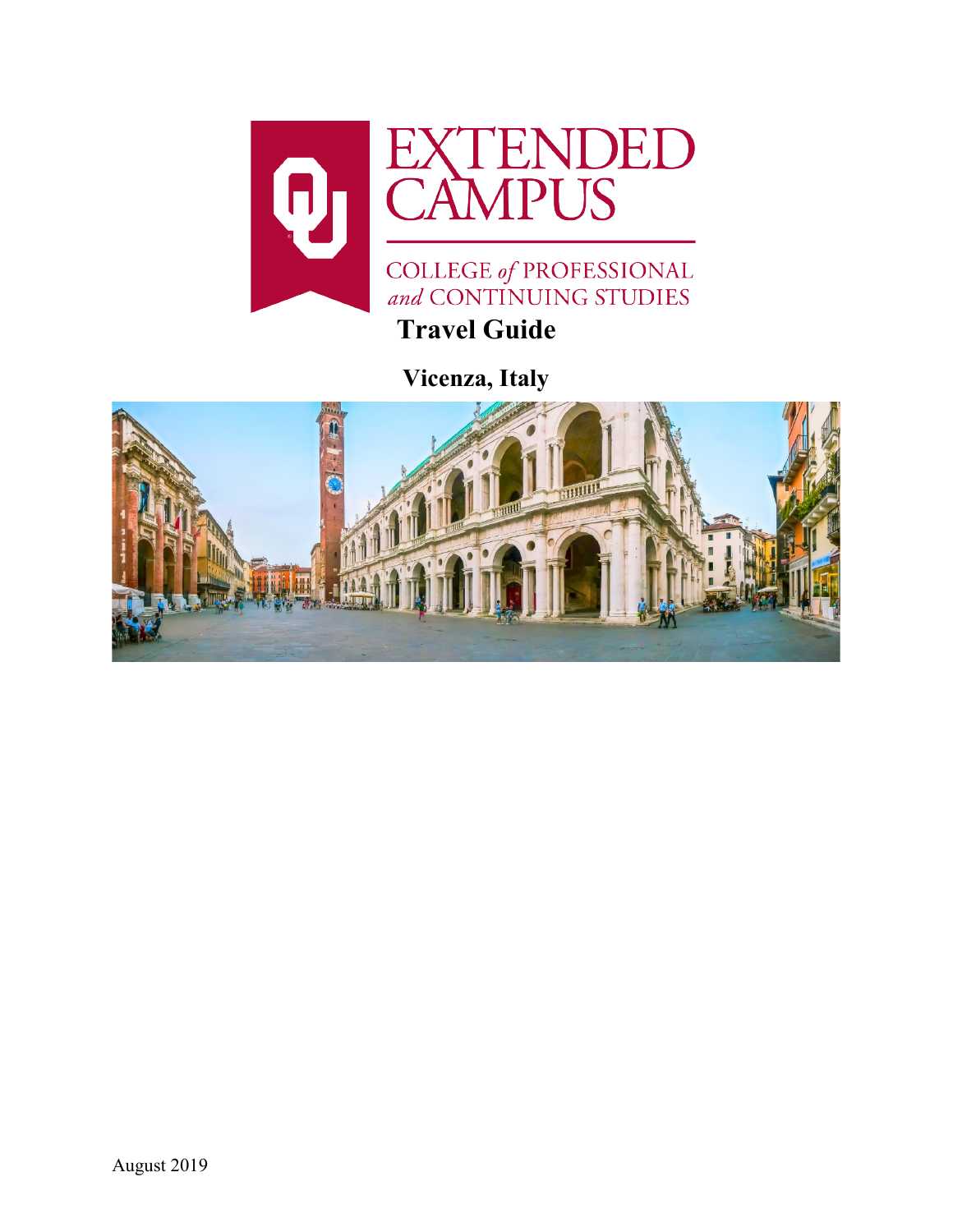# **Table of Contents**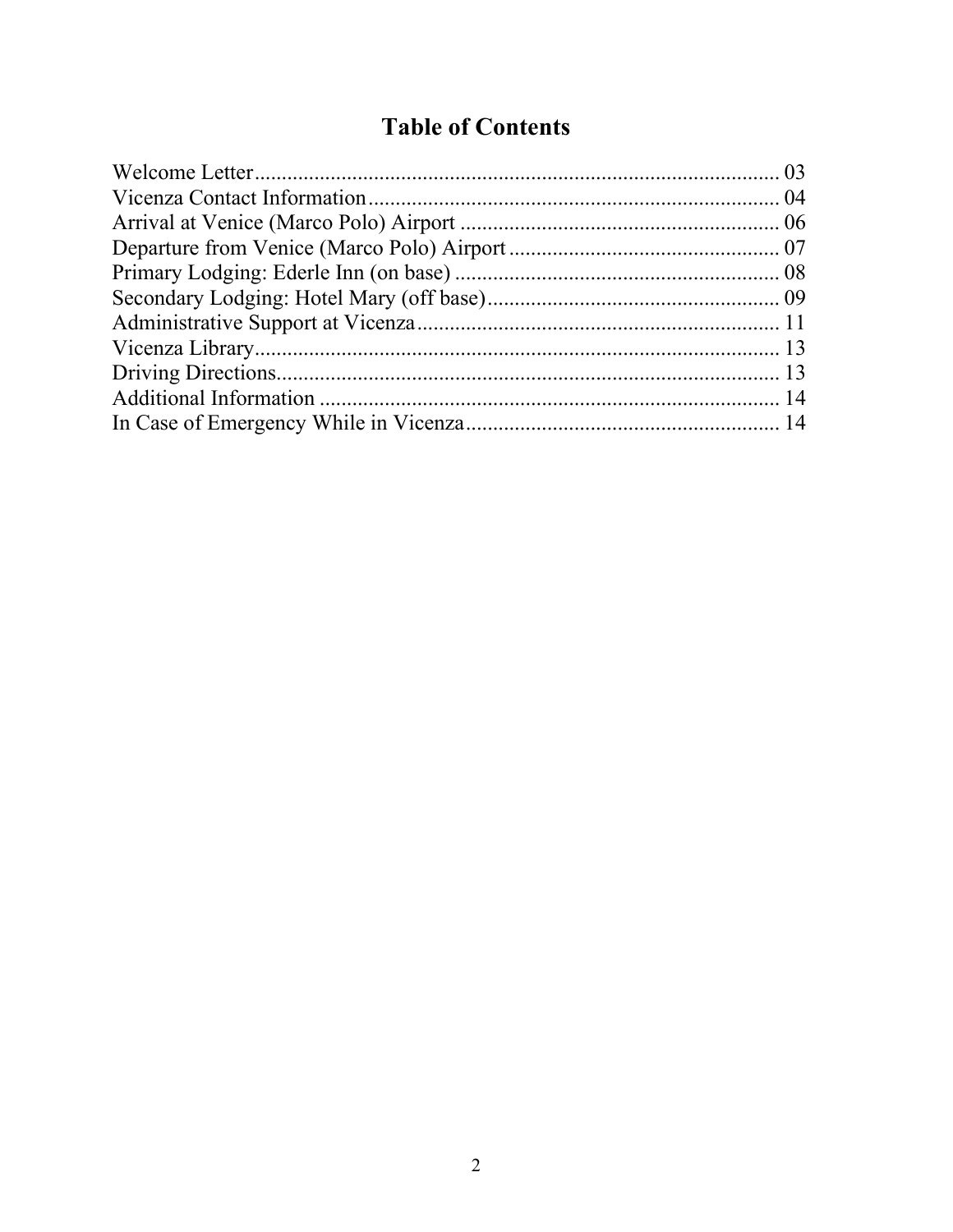## **Welcome Letter**

Dear Professor:

Welcome to Vicenza, the city of Palladio! Situated between Venice and Verona, Vicenza has a rich history and is listed as an UNESCO World Heritage Site thanks to the 23 buildings constructed by 16<sup>th</sup> century architect Andrea Palladio.

The Province of Vicenza is situated in the Vento Region of Northern Italy. Along with being a major destination for architecture enthusiasts the city is home to the Basilica of Monte Berico. Throughout the year there are many who make the pilgrimage to the basilica to retrace the path to Mary. The basilica is situated atop a large hill overlooking the city of Vicenza. On a clear day it offers a beautiful vantage point to see the entire city.

The base in Vicenza is comprised of 2 bases: Caserma Ederle and Caserma Del Din. Caserma Ederle was established in 1965 when the  $62<sup>nd</sup>$  Engineer Headquarters was relocated from Caserma Passalacqua in Verona. Caserma Del Din was established in 2008 on the former Dal Molin site that was vacated by the Italian air force in 2008. Caserma Del Din is home to most of the 173rd Infantry Brigade Combat Team (Airborne).

You will be able to access all necessary service on Caserma Ederle including lodging, commissary, Education Center, health clinic, The Arena (entertainment complex), and The Exchange.

Caserma Ederle is centrally located and is only 3km from the city center. Public transportation is conveniently available throughout the city and it is also pedestrian friendly.

I will be in contact to discuss your transportation to and from the airport along with your lodging reservations.

I look forward to hosting you at our site in Vicenza and hope you have a pleasant journey to Italy.

Sincerely,

*Autumn Paul*

Autumn Paul Vicenza Site Director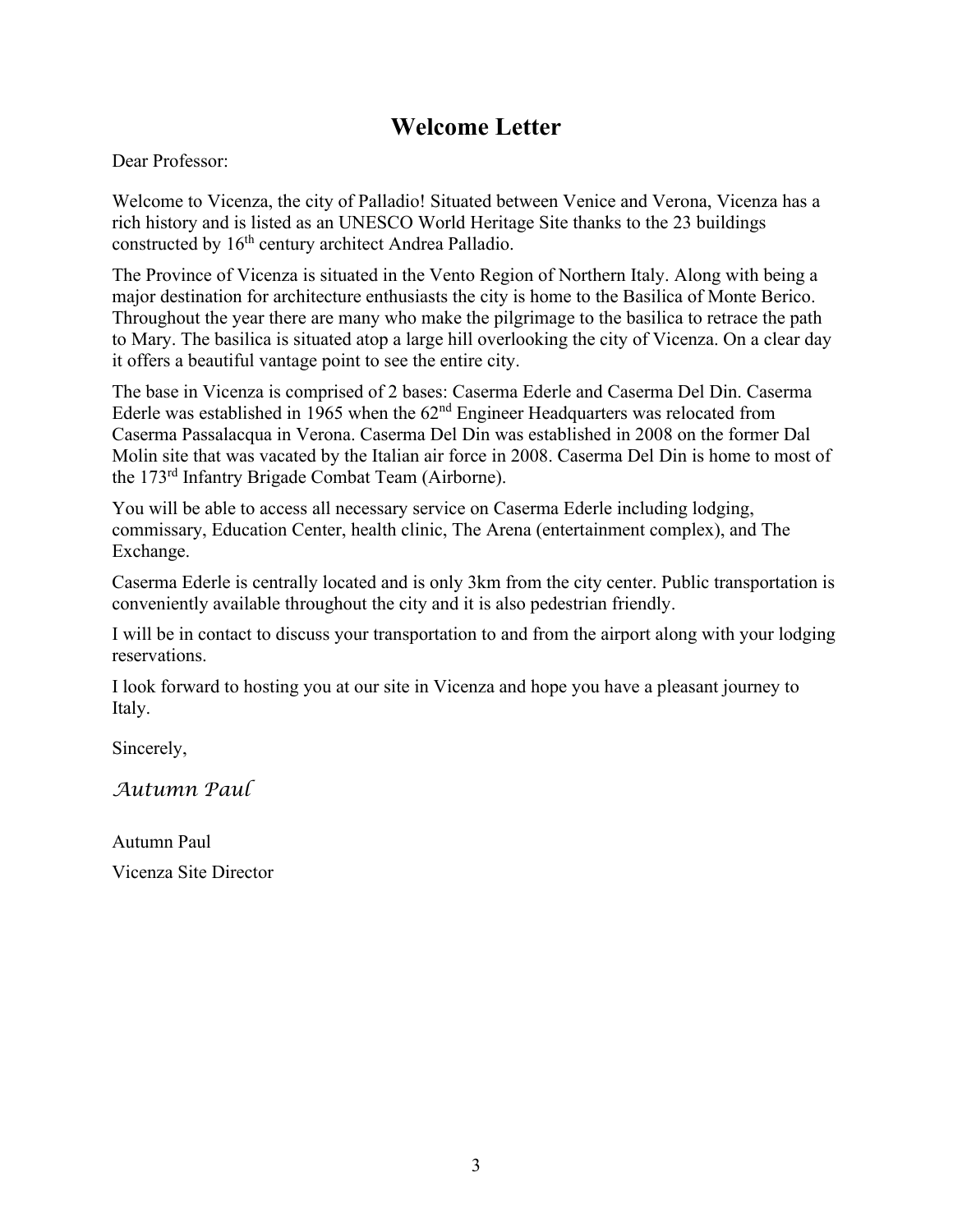## **Vicenza Site Office and Personnel Data**

#### **Email**

[apvicenza@ou.edu](mailto:apvicenza@ou.edu)

#### **Site Director Phone**

| For emergency use only (home phone): |                     |  |
|--------------------------------------|---------------------|--|
| <b>Within United States</b>          | 011-39-346-635-5626 |  |
| Within Europe                        | 0039-346-635-5626   |  |
| Within Italy                         | 346-635-5626        |  |

## **Civilian Address:**

Caserma Ederle Army Education Center BLDG. 126 Viale Della Pace 193 36100 Vicenza, Italy

## **APO Address (US Domestic Mail):**

Army Education Center USAG Italy ATTN: The University of Oklahoma Unit 31401, Box 79 APO, AE 09630

## **Office Phone Numbers**

From a commercial/civilian phone:

- Within United States 011-39-0444-71-4849
- Within Europe  $0039-0444-71-4849$
- Within Italy 0444-71-4849

From a military/DSN phone (throughout Europe): 646-4849

## **OU Office Hours**

**Wednesday: 0800-1200/1300-1700**

#### **Education Services Officer (ESO)**

David Byrd DSN phone: 646-4820

## **Advanced Programs Site Coordinator**

Chad Manos Phone: 405-325-1959 Fax: 405-325-5709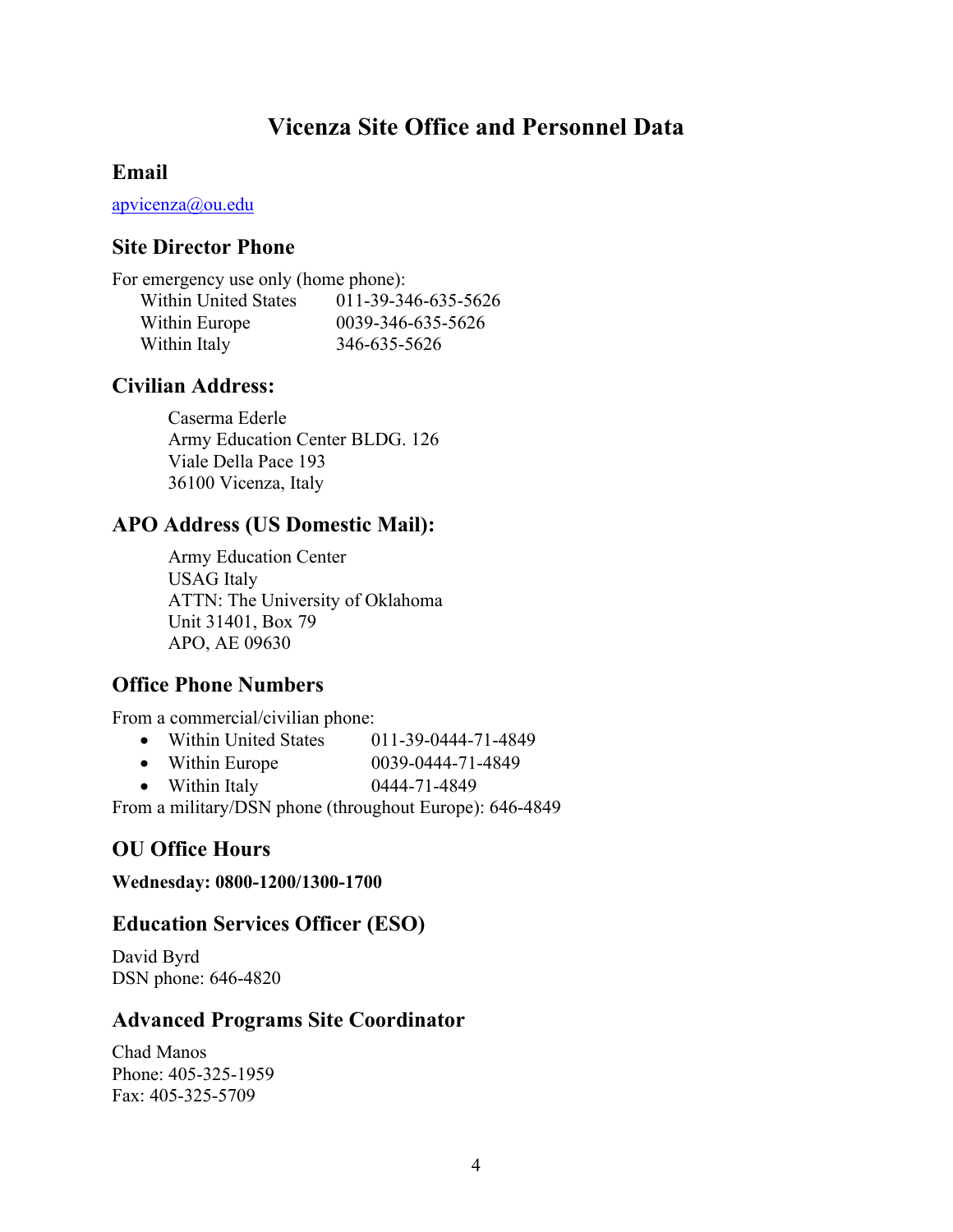E-mail: [chaddles@ou.edu](mailto:chaddles@ou.edu)

## **European Contract Support Office**

#### **Mailing Address**

The University of Oklahoma ATTN: (enter name) CMR 469, General Delivery APO, AE 09227

#### **Street Address**

The University of Oklahoma Mannheimer Strasse 132 67657 Kaiserslautern, Germany

#### **Contract Support Office Contacts:**

Dr. Peggy Lerner, Director: [apeudirector@ou.edu](mailto:apeudirector@ou.edu) Home phone: Included in travel documents

Ms. Jessica Smith, Assistant Director: [apeuprograms@ou.edu](mailto:apeuprograms@ou.edu)

Office Phone (from United States)+49-631-7500-7415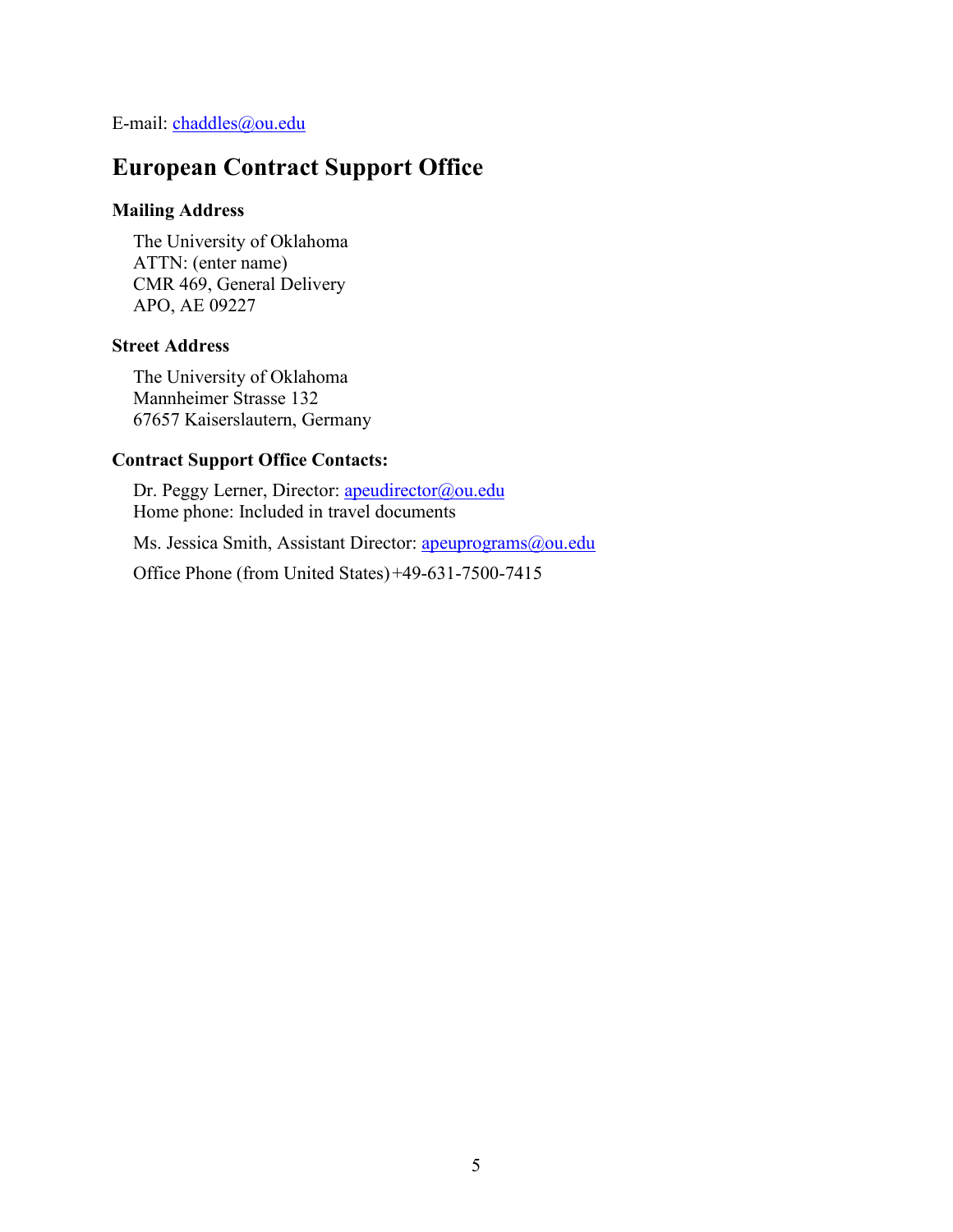## **Arrivals and Departures**

## **Arrival at Venice (Marco Polo) Airport**

#### **Disembarkation**

Some planes taxi to the terminal; often a bus transports passengers from the plane to the terminal.

#### **Passport Control**

If passports are being checked, all passengers stand in one line. Have your passport ready.

#### **Baggage Claim**

Proceed to the Baggage Claim area using the down escalators. If your baggage is lost, there is a lost baggage office near the exit.

#### **Customs Clearance**

After claiming your baggage, look for the Exit sign and walk through the sliding doors. The customs agent may stop you if he or she has any questions. It is unlikely for an American to be stopped by an agent.

#### **Transportation from Marco Polo Airport provided by Site Director**

You will be met at the airport by the Site Director upon your arrival in Italy. The Site Director will meet you outside of the baggage claim area (holding a small OU sign) and will provide you with transportation to your hotel.

#### **Car Rental**

A compact automatic drive rental car will be reserved for you at EuropCar on Aviano Air Base. The Site Director will take you to pick up your rental car upon arrival.

#### **To Change Money**

If you have not brought Euro with you and you think that you will need some before you get to the bank in Vicenza, there is a money exchange counter at the airport. I would suggest using a local ATM for a better exchange rate. There is one at the airport and are many around town.

#### **To Page Someone**

See the clerk at the Information Booth ("Informazione") outside of the baggage claim area. Most of the employees at the airport speak English, however, if you start the conversation with "parli inglese (par-li in-gleh-zeh)" they are often much more accommodating. This holds true in town as well.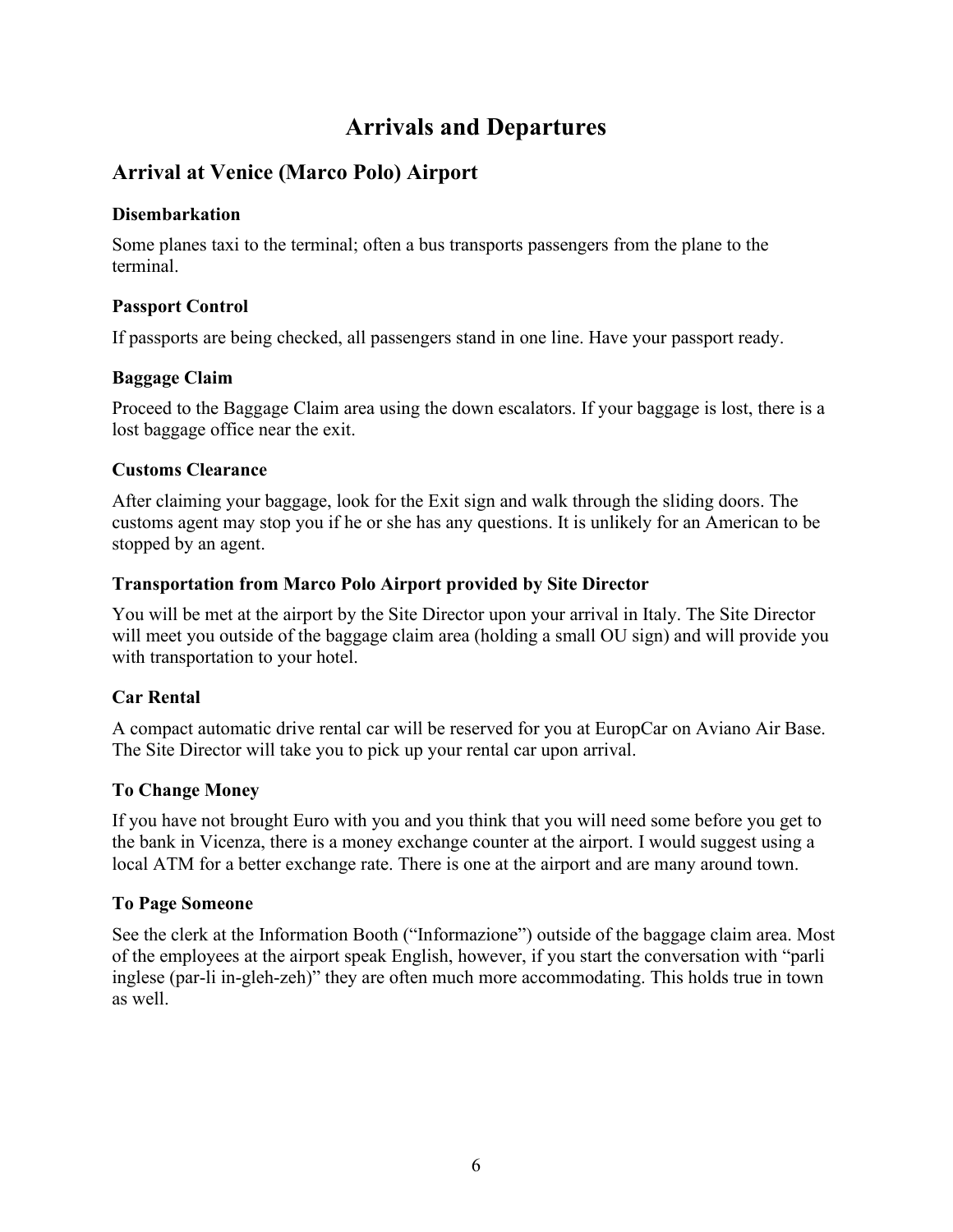## **Departure from Venice (Marco Polo) Airport**

#### **Return Trip to Marco Polo Airport**

The Site Director will assist you with arrangements for your return trip to the airport. Depending on the departure time of your flight, one of the following means of transportation may be used:

- **Rental Car** Reservation may be changed to return vehicle to Marco Polo Airport
- **Hotel Shuttle** If the flight leaves early in the morning, it is recommended that you stay the night before in Venice at a hotel with shuttle transportation. The site director can help you find these accommodations.
	- o Courtyard Venice Airport Hotel
		- offers an airport shuttle service between 0740-1300 and 1530-2300 daily for Euro 2.50 per person
		- estimated room rate is Euro 150 per night
	- o Best Western Titian Inn Hotel Venice Airport
		- offers a complimentary airport shuttle service between 0500-1100 and 1500-2300 (must reserve 24 hours in advance)
		- $\blacksquare$  estimated room rate is Euro 100 per night
- **Site Director** If time permits, the site director could drop you off at the airport two hours prior to your flight.
- **Train-** Taking the train from Vicenza Train Station to Venice is much easier on departure than arrival. The train is direct with Venice-Mestre being the next to last stop. From there you can take a taxi (estimated  $\epsilon$ 20 per trip) or ATVO bus ( $\epsilon$ 8 per person) to the airport. Train schedules are available online. It usually runs almost every hour. Site director will check for strikes before this arrangement is made.
- **Taxi** In the rare instance that one of the scenarios above cannot be arranged, a taxi service may be used to transport you to the airport. The Site Director will aid with this arrangement to include approximate cost and payment methods. All means of transportation described here can be reimbursable with prior approval.

#### **Check-In**

All airlines are located on Floor 1 (American  $2<sup>nd</sup>$  floor). You will enter the airport on Floor 0 (American  $1<sup>st</sup>$  floor) and must proceed to Floor 1 using an elevator or escalator. Be sure to verify the boarding gate prior to leaving the check-in counter. Most of the time the Site Director will be able to drop you off at the Departures/Partenze level of the airport.

#### **Passport Control**

After checking in, follow the signs to the departure gates. You must proceed through the customs gate, where your ticket, passport, and carry-on luggage will be checked.

#### **Airport Arrival**

In the event you are at the airport and make it through security in a timely manner please be ensured that there are many shops in the airport that you may find to occupy your time. If you are leaving on an early morning flight – these shops, as well as the restaurants, may not yet be open.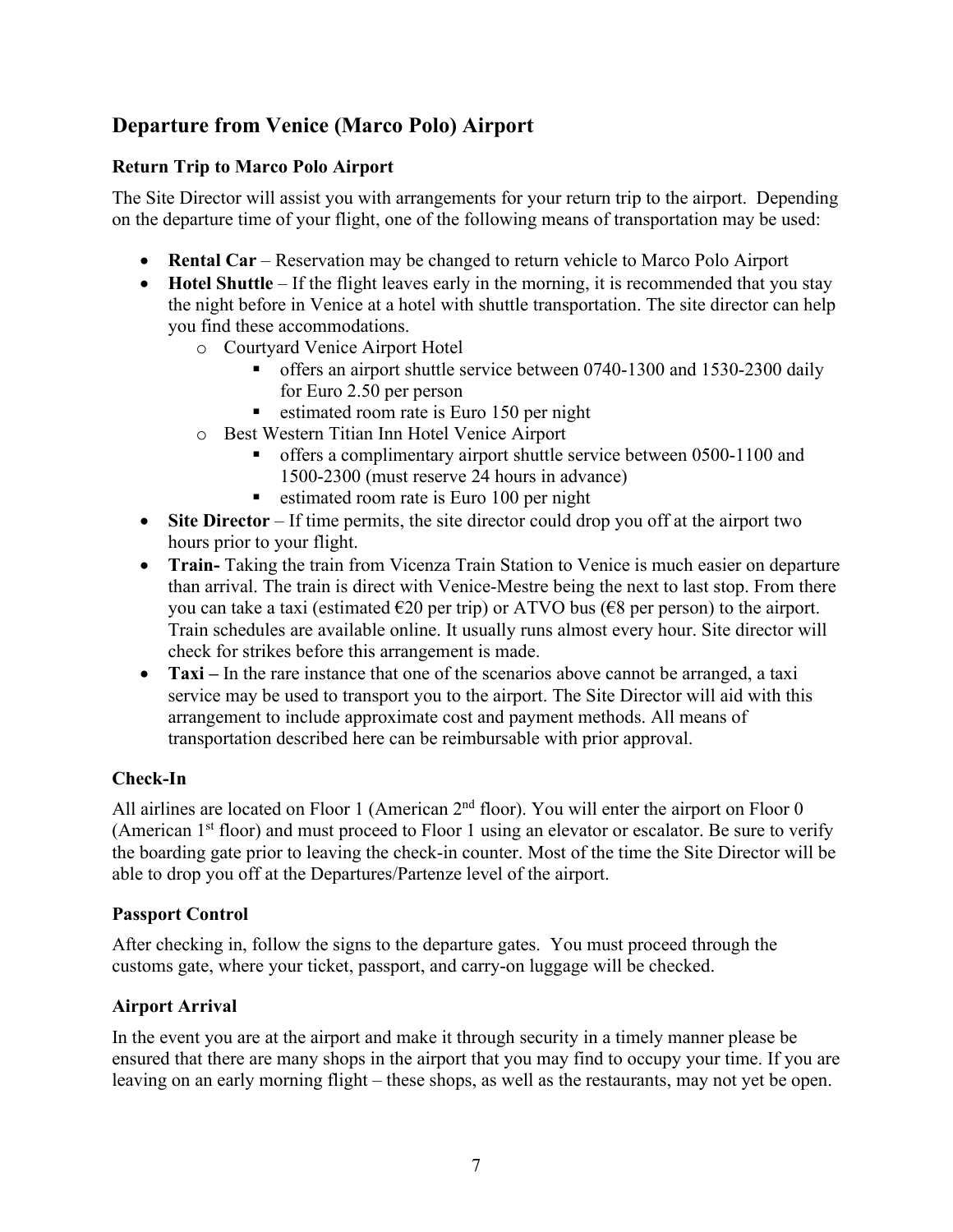## **Primary Lodging: Ederle Inn**

- Check-In Time: 1400; Check-Out Time: 1100
- Late Arrival Possible: Yes, Site Director will arrange.
- Room Assignment and cost per night:
	- o Single occupancy: \$70
	- o Family Suite: \$80
	- o Distinguished Visitor Quarters: \$84

## **Mailing Address:**

Via Aldo Moro, 36100 Vicenza AO33081

#### **Phone:**

| From US:         | 011-39-0444-71-8034 |
|------------------|---------------------|
| $From$ $Eurone'$ | 0030 0444 71 8034   |

- From Europe: 0039-0444-71-8034
- Within Italy: 0444-71-8034

## **Modes of Payment:**

- MasterCard/Eurocard
- VISA
- EURO Cash

## **Amenities in Room Assignment:**

- "Sunrise Start" continental breakfast (served daily from 6:30-9:30 a.m.)
- 24-hour reception service in English
- Modem and internet access
- Private bathrooms
- Refrigerators and microwaves
- Ironing boards with irons
- Laundry facilities
- Vending machines
- Television with AFN and satellite access
- DVD players and video rental

Smoking Policy: Smoking is not allowed in the rooms.

Bathroom Facilities in Room Assignment: Private shower, wash basin and toilet

Electricity in Room: 220 volt; plug adapter required for dual voltage appliances; standard European outlets/plugs.

## **Distance from Hotel to:**

- Education center/OU office 5-minute walk/1-minute drive
- Usual class location 5-minute walk/1-minute drive
	- 8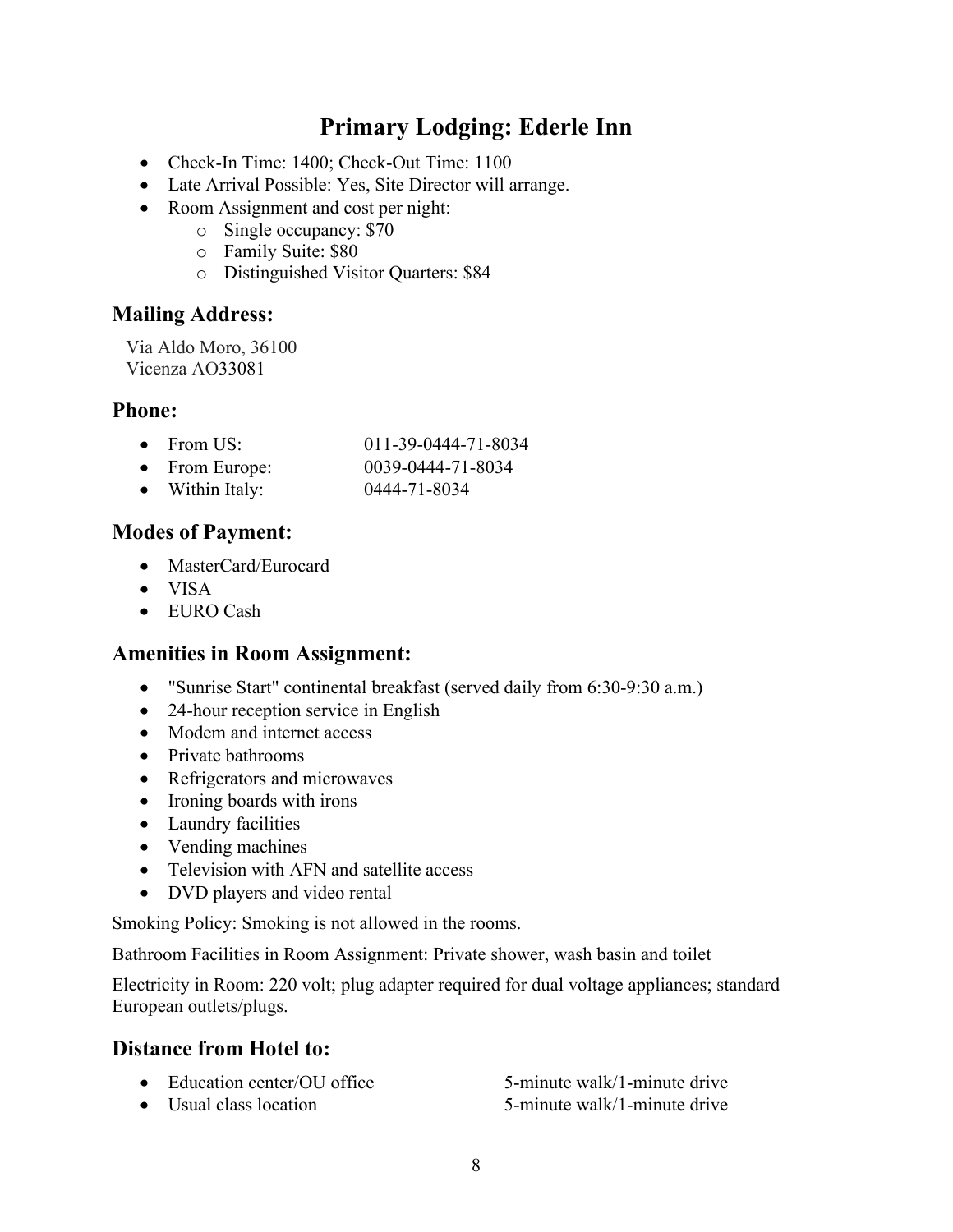- Primary breakfast facility in hotel
- drive
- Closest fast-food restaurant on base 5-minute walk
- drive

• Closest full-service restaurant Outside of base 15-20-minute walk/5-minute

• Closest grocery store Commissary – 15-minute walk/2-minute

## **Secondary Lodging: Hotel Mary**

## **Hotel Information**

- Location: Across the street from the base pedestrian gate
- Check-In Time: 1200; Check-Out Time: 1100
- Late Arrival Possible: Yes
- Rate:
	- o Single room w/ single bed: 66 euro
	- o Double bed single occupancy: 77 euro

## **Address:**

Viale Camisano, 28

36100 Vicenza VI

#### **Phone:**

- From US: 011-39- 0444 300855
- From Europe: 0039- 0444 300855
- Within Italy: 0444 300855

## **Fax:**

• From US: 011-39-0444 304638

#### **Modes of Payment**:

- Euro
- MasterCard
- VISA

## **Amenities in Typical Room Assignment:**

- private bathroom with shower or bathtub
- hairdryer
- direct dial telephone
- flat screen TV with satellite channels
- free wi-fi and land line
- refrigerator
- digital safe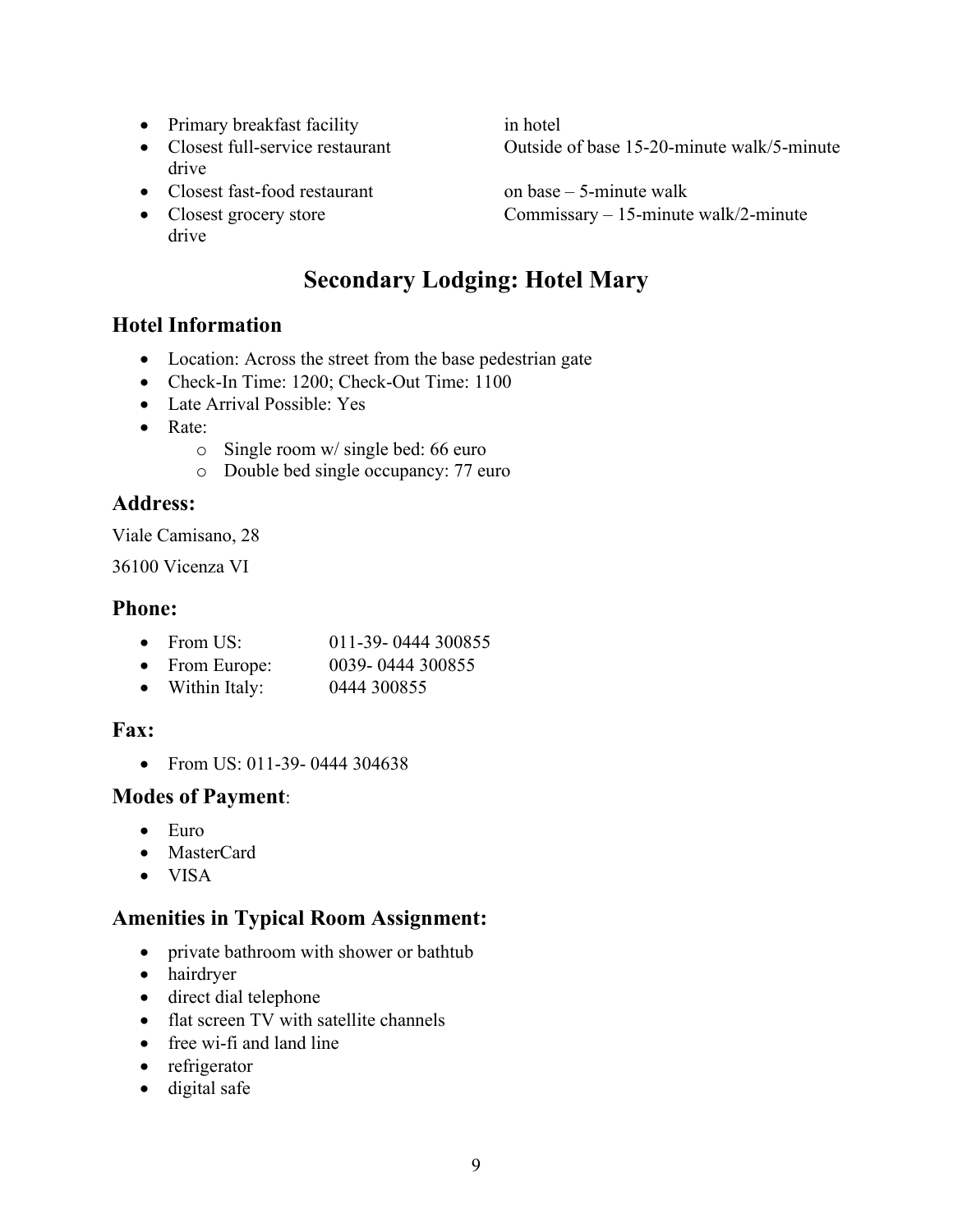• air conditioning and heating individually settable from every room Smoking Policy: Smoking is not permitted in lodging.

Electricity in Room: 220 volt

#### **Distance from Hotel to**:

- 
- 
- Primary breakfast facility in hotel
- Closest full-service restaurant 5-minute walk behind hotel
- Closest fast-food restaurant (at PX) On base: 20/25-minute walk/5-minute drive

• Education center/OU office 20/25-minute walk/5-minute drive • Usual class location 20/25-minute walk/5-minute drive

## **Alternate Lodging: Hotel Victoria**

#### **Hotel Information**

- Location: 5-10-minute drive from the main gate
- Check-In Time: 1200; Check-Out Time: 1100
- Late Arrival Possible: Yes
- Rate:
	- o Single room w/ single bed: 66 euro
	- o Double bed single occupancy: 77 euro

#### **Address:**

Strada Padana verso Padova, 52

36100 VI – Italy

#### **Phone:**

- From US: 011-39- 0444 912299
- From Europe: 0039- 0444 912299
- Within Italy: 0444 912299

#### **Fax:**

• From US: 011-39-0444 912570

#### **Modes of Payment**:

- Euro
- MasterCard
- VISA

## **Amenities in Typical Room Assignment:**

• private bathroom with shower or bathtub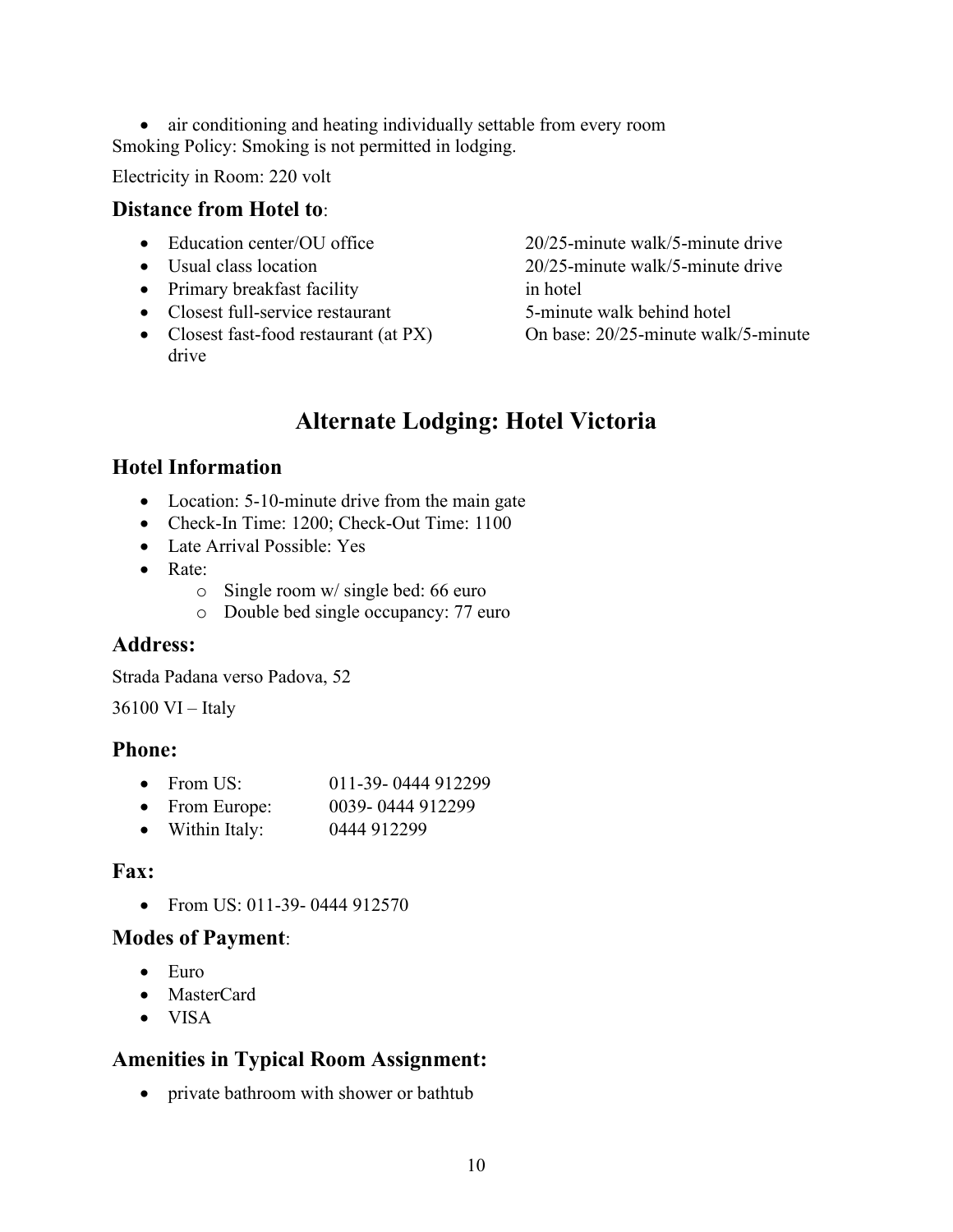- hairdryer
- direct dial telephone
- flat screen TV with satellite channels
- free wi-fi and land line
- refrigerator
- digital safe
- air conditioning
- Smoking Policy: Smoking is not permitted in lodging.

Electricity in Room: 220 volt

#### **Distance from Hotel to**:

- Education center/OU office 5-10-minute drive
- Usual class location 5-10-minute drive
- Primary breakfast facility in hotel
- Closest full-service restaurant in hotel
- next to hotel
- 
- 
- 
- 
- Closest fast-food restaurant Less than 5-minute walk in Palladio Mall

# **Administrative Support at Vicenza**

## **Computer Support**

#### **Availability:**

- Primary Hotel: Wireless network is accessible throughout the Ederle Inn. When you check in they will provide you with a password.
- Education Center: Wireless network is accessible through a hotspot that will be provided by the Site Director. Classroom is equipped with a whiteboard and a projector. If using a MAC will need an adapter to hook up to the projector.

| Equipment                                  | <b>Availability</b> |
|--------------------------------------------|---------------------|
| Overhead Projector?                        | Yes.                |
| VCR and monitor?                           | No.                 |
| Flip chart stand/paper?                    | N <sub>o</sub>      |
| Smartboard                                 | Yes                 |
| Laptop w/DVD and<br>flash-drive connection | Yes.                |
| Dry-erase whiteboard                       | Yes.                |

## **Audio-Visual Support**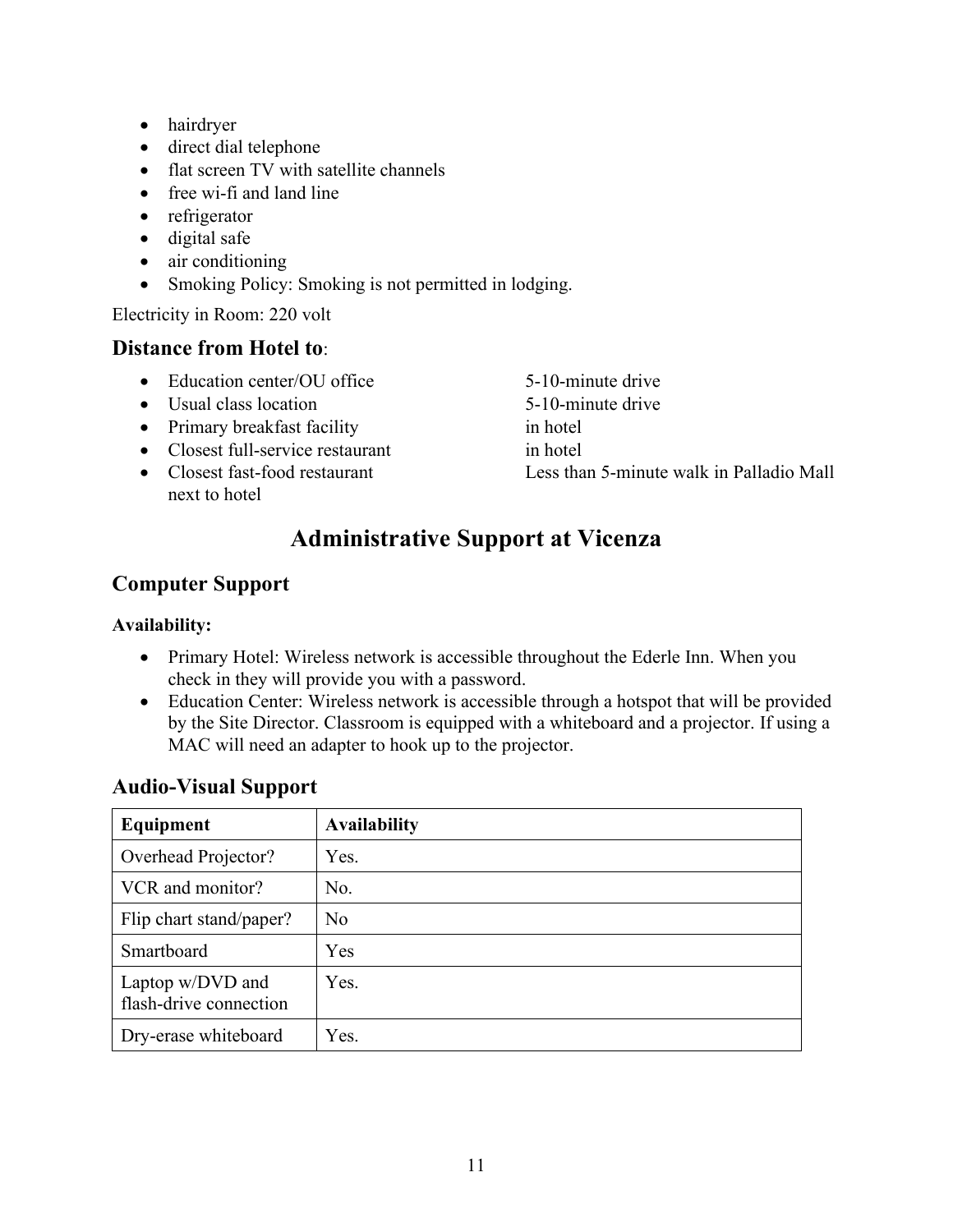# **Materials and Supplies**

When materials and supplies are available, please return unused materials and supplies for the use of the next professor since supplies are limited.

| Equipment                                                 | <b>Availability</b>                                      |
|-----------------------------------------------------------|----------------------------------------------------------|
| Chalk/eraser                                              | No chalk board                                           |
| Dry board markers                                         | Provided upon request                                    |
| Overhead<br>transparencies                                | No.                                                      |
| Overhead pens                                             | N/A                                                      |
| Flip chart paper                                          | Limited supply                                           |
| Office supplies<br>(paper, paper clips,<br>staples, etc.) | Limited quantities available through Site Director.      |
| Course materials                                          | Faculty must bring their own texts and course materials. |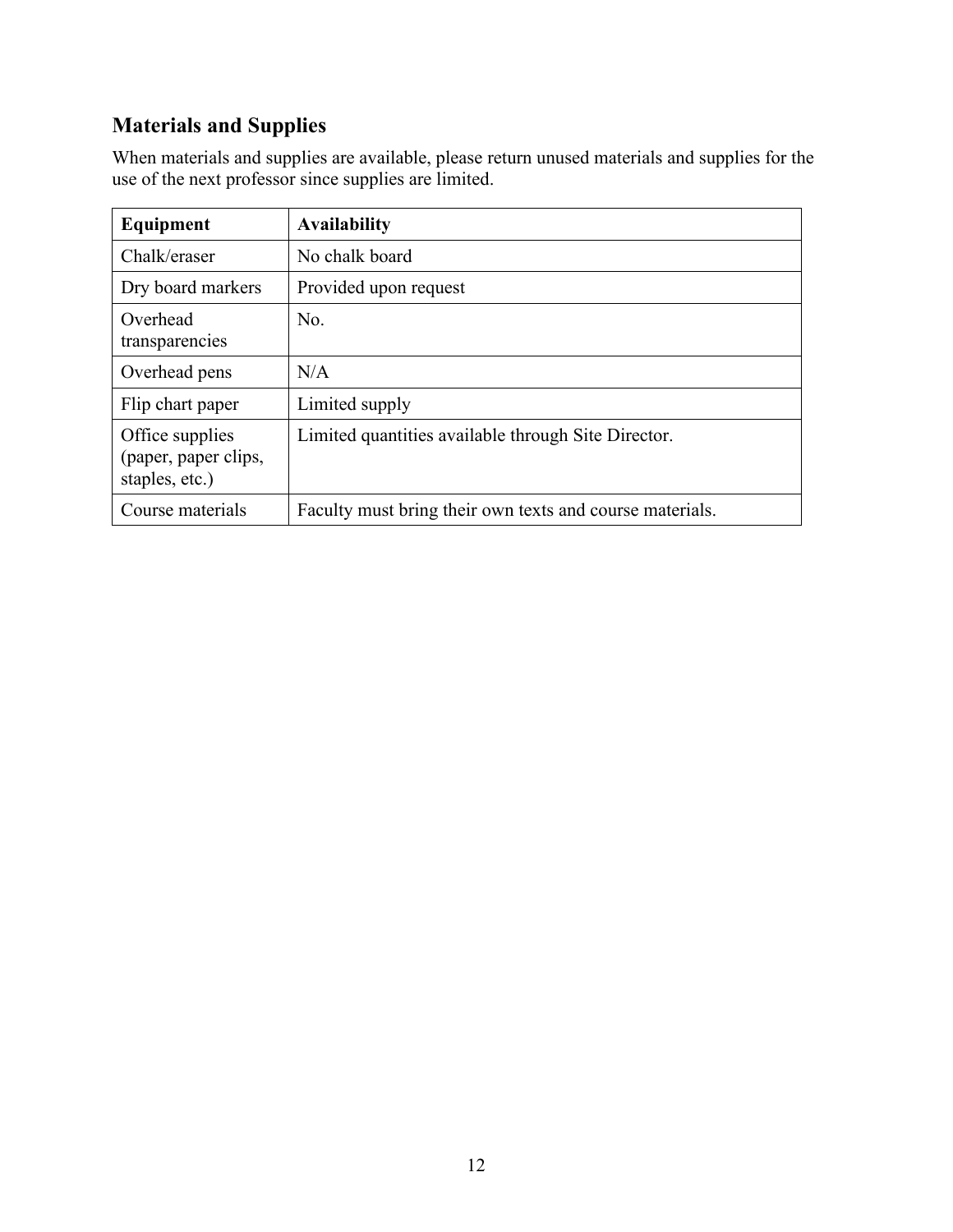## **Building Security**

The University of Oklahoma at Vicenza does not utilize a nighttime classroom monitor. Therefore, it is the responsibility of the professor to secure the classroom and exterior doors and to turn off lights in classrooms, hallways, and restrooms if no other classes are in session when the professor exits the building. Professors will be requested to sign a Key Agreement and Closing Checklist sheet.

## **Other Classroom Policies and Procedures**

Room assignments are coordinated through the Education Services Officer, and specific rooms cannot be guaranteed. The instructor and students are responsible for returning the classroom to its original state prior to leaving each evening as other classes may be held in the room during the following day.

## **Vicenza Library**

## **Location**

Caserma Ederle Bldg. 302

Telephone: **DSN: 634-7291**, Civilian: 0444-71-7291

Hours:

| • Monday - Friday  | $1030 - 1900$ |
|--------------------|---------------|
| $\bullet$ Saturday | $1030 - 1800$ |
| $\bullet$ Sunday   | Closed        |

Type of Services: International base library; recreational media plus a non-fiction collection for academic purposes.

## **Driving Directions**

## **Driving Directions from Ederle Inn to the Education Center**

The Ederle Inn is a 1-minute drive or a 5-minute walk from the Education Center

- Exit the parking lot and continue straight on Olson Avenue
- Turn right onto  $8<sup>th</sup>$  street
- The Education Center will on your right approximately 0.25 mile down the road

## **Driving Directions to/from Education Center and Gas Stations**

There is a gas station on the road leading to the main gate and one on the same road as Hotel Mary.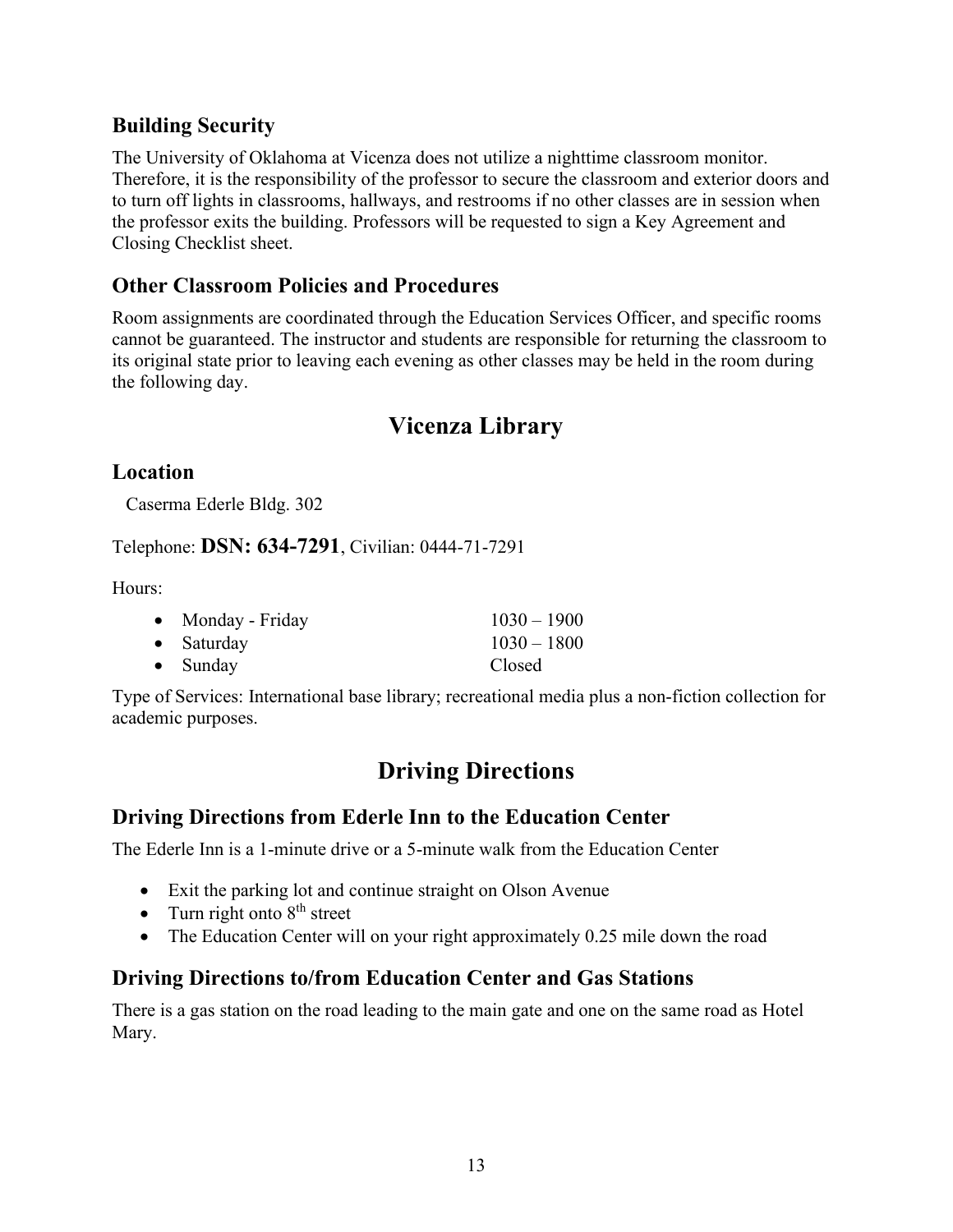Please be aware that many of the local gas stations are not open on Sundays or early in the morning. Try to fill the car on Saturday if possible. Also, please note that many restaurants are closed during riposo (rest) which is often from 2:00 p.m. to 5:30 p.m.

# **Additional Information**

## **Tourism**

- Friuli Venezia Giulia region:<https://www.turismofvg.it/>
- Venice & surrounding areas:  $\frac{http://en.turismovenezia.it//}{$

# **In Case of Emergency while at Vicenza**

#### **Emergency Phone Numbers:**

| <b>Service</b>            | <b>Phone number</b>                   |
|---------------------------|---------------------------------------|
| Civilian Police/Emergency | 118 from cell or home phone           |
| <b>Military Police</b>    | DSN: 634-7626, Civilian: 0444-71-7626 |

## **Using Your Medical/Dental Insurance**

In most cases, outpatient visits must be paid in advance and bills submitted to insurance companies for reimbursement. In-patient care is billed directly to the insurance company—no advanced payment is necessary.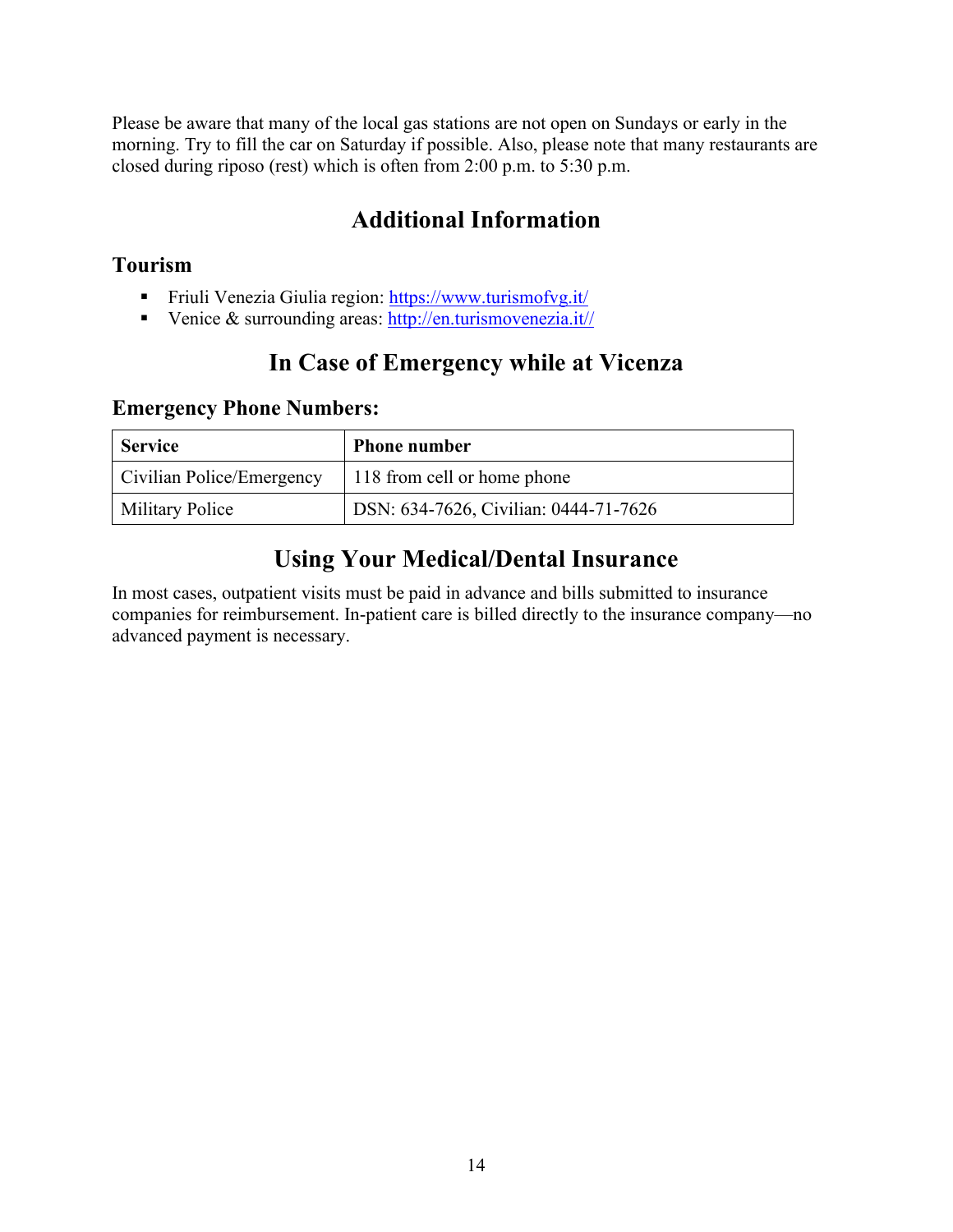Below are recommendations for restaurants in Vicenza and day trips from the city.

## **Restaurants in Vicenza**

## **Ai Sette Sante**

Traditional Italian food including good seafood options with a great view of the city Hours: 10:00am – 3:00pm 6:00pm-12:00am Address: piazzale della Vittoria, 7, 36100 Vicenza VI

## **La Vecchia Fatorria**

Traditional Italian food (my personal favorite in town) Hours: Closed Tuesdays 12:00pm-2:30pm 7:00pm-12:00pm AddresVia Roma, 286, 36040 Torri di Quartesolo VI

## **La Taverna Del Luppolo**

Burgers and sandwiches – has a good craft beer selection Hours: closed Mondays 6:00pm-1:00am Address: Via Roma, 236, 36040 Torri di Quartesolo V

## **Me Gusta**

Italian fusion cuisine – great fixed menu lunch Hours: 12:00pm-2:30pm 7:00pm-11:00pm Address: Via Roma, 61, 36040 Torri di Quartesolo VI

## **Due Torri**

Traditional Italian cuisine in an authentic family restaurant Hours: Closed Wednesdays 12:00pm-2:30pm 6:00pm-10:00pm Address: Via Roma, 39, 36040 Torri di Quartesolo VI

## **Pizzeria Trattoria Bar Sport**

All you can eat menu including sushi, Chinese and Italian dishes \*\*EURO CASH ONLY\*\* Hours: 11:30am-3:00pm 5:30pm-10:30pm Address: Viale della Pace, 265, 36100 Vicenza VI

## **Things to see in Vicenza**

Teatro Olimpico<http://www.teatrolimpicovicenza.it/en/> Palladian Basilica [https://www.museicivicivicenza.it/it/tbc/basilica\\_palladiana/index.php](https://www.museicivicivicenza.it/it/tbc/basilica_palladiana/index.php) Villa la Rotanda<http://villalarotonda.it/it/homepage.htm> Monte Berico<http://www.monteberico.it/>